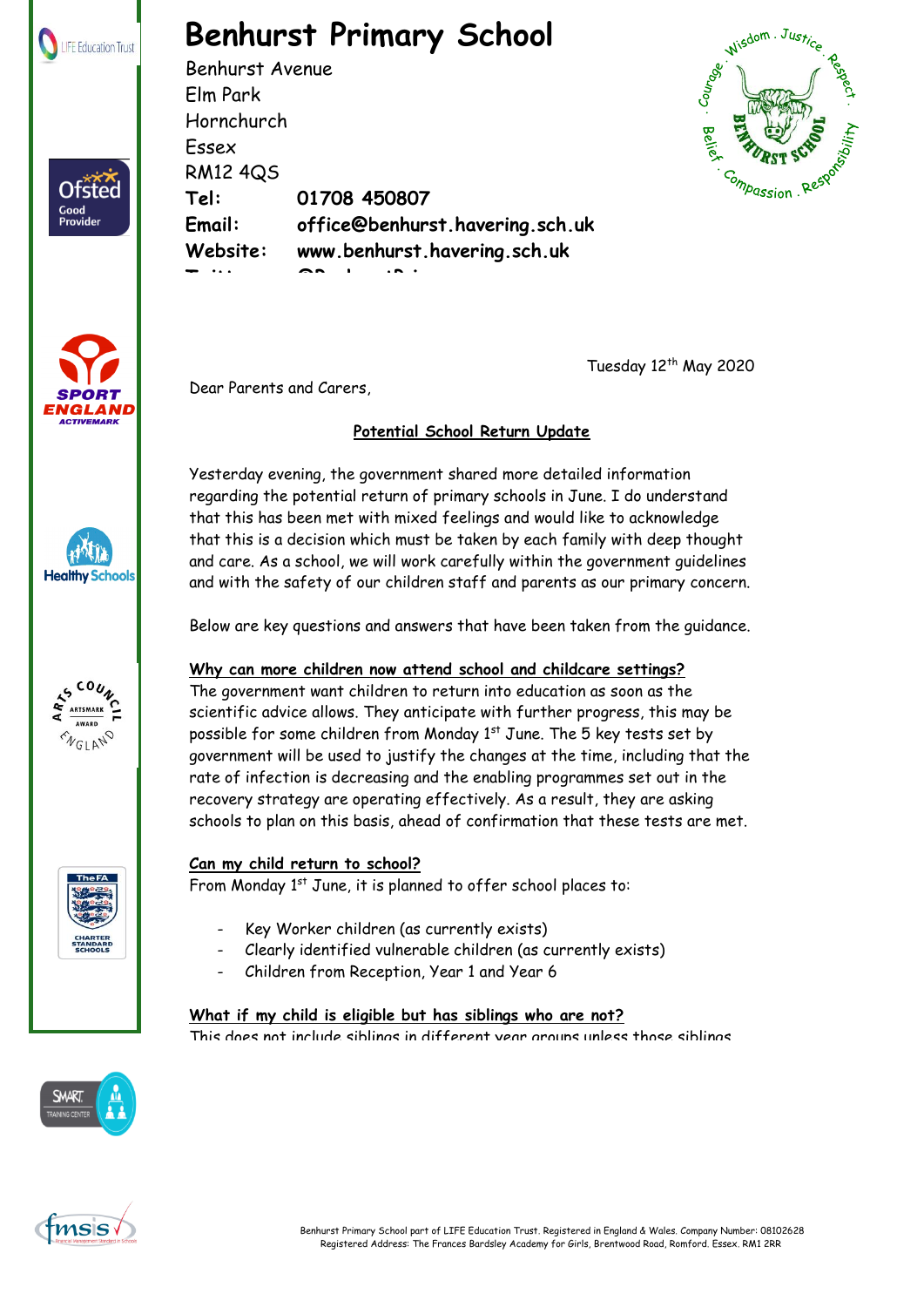











#### **Should I keep my child at home if they have an underlying health condition or live with someone in a clinically vulnerable group?**

Children who are considered extremely clinically [vulnerable](https://www.gov.uk/government/publications/guidance-on-shielding-and-protecting-extremely-vulnerable-persons-from-covid-19/guidance-on-shielding-and-protecting-extremely-vulnerable-persons-from-covid-19) and shielding should continue to shield and should not be expected to attend.

Clinically vulnerable (but not clinically extremely vulnerable) people are those considered to be at a higher risk of severe illness from coronavirus. A minority of children will fall into this category, and parents should follow medical advice if their child is in this category.

Children who live in a household with someone who is extremely clinically [vulnerable](https://www.gov.uk/government/publications/guidance-on-shielding-and-protecting-extremely-vulnerable-persons-from-covid-19/guidance-on-shielding-and-protecting-extremely-vulnerable-persons-from-covid-19) and [shielding](https://www.gov.uk/government/publications/guidance-on-shielding-and-protecting-extremely-vulnerable-persons-from-covid-19/guidance-on-shielding-and-protecting-extremely-vulnerable-persons-from-covid-19) should only attend if stringent social distancing can be adhered to and the child is able to understand and follow those instructions.

Children who live with someone who is clinically vulnerable (but not extremely clinically vulnerable) as defined in the social [distancing](https://www.gov.uk/government/publications/full-guidance-on-staying-at-home-and-away-from-others/full-guidance-on-staying-at-home-and-away-from-others) guidance and including those who are pregnant, can attend.

## **How will risks to children, teachers and families be managed?**

School will operate in a very different way and will include the following:

- Children will be in new classes of up to 15. They may not be with their current teacher or in their usual classroom; this very much depends on the demand for places and staffing implications. This new class will spend the full school day together and not mix with other classes – restriction is to be limited where possible.
- Initial learning will be via Google Classroom activities. Additional sessions will also be planned to supplement this. We are being encouraged to offer outside learning where possible (e.g. PE, Science, Art).
- Staggered start/end to the day (this will be close to the 8:50 to 3:30 times). Entry to the school will be via Benhurst Avenue only and exit via Warren Drive.
- Staggered break/lunch.
- Cleaning hands regularly (e.g. on arrival, before/after eating, after sneezing or coughing).
- Remove soft furnishings, soft toys and toys from classrooms which are hard to clean.
- Large outside play equipment (e.g. KS2 gym) is unlikely to be available.
- Small play equipment may be used but should be cleaned after use.
- Stationary and equipment should not be shared where possible.

## **What happens if there is a confirmed case of coronavirus in my child's school?**

When a child or staff member develops symptoms compatible with coronavirus, they should be sent home and advised to self-isolate for 7 days. Their fellow household members should self-isolate for 14 days. All staff and children who are attending school will have access to a test if they display symptoms of coronavirus. Where the child or staff member tests positive, the rest of their school class should be sent home and advised to self-isolate for 14 days. The other household members of that wider class do not need to self-isolate unless the child or staff